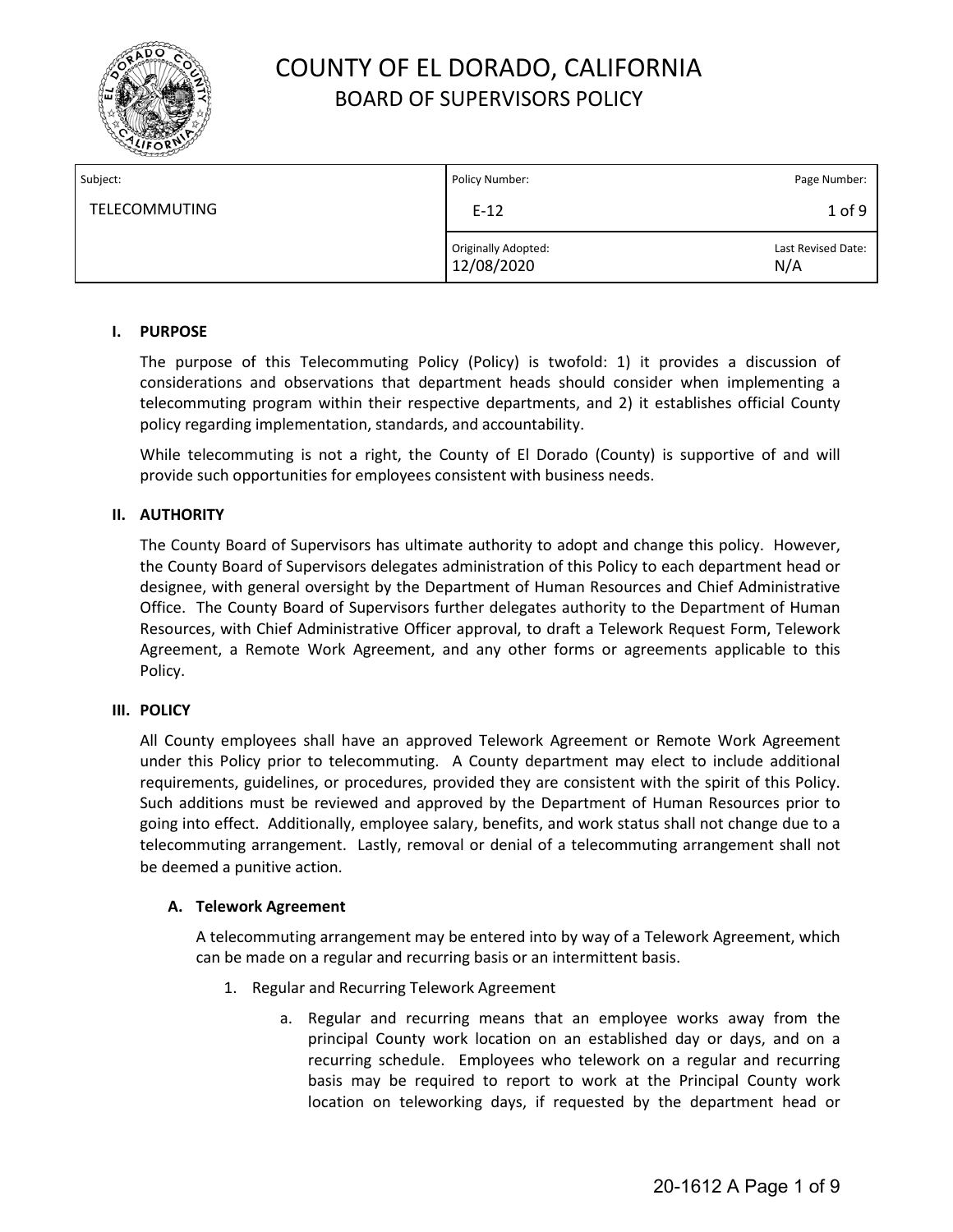

| Subject:             | Policy Number:                    | Page Number:              |
|----------------------|-----------------------------------|---------------------------|
| <b>TELECOMMUTING</b> | $E-12$                            | $2$ of $9$                |
|                      | Originally Adopted:<br>12/08/2020 | Last Revised Date:<br>N/A |

designee and if the Telework Agreement permits this. In such circumstances, the department head or designee shall provide a minimum notice of 24 hours to the employee, unless the Telework Agreement explicitly states a greater or lesser period of notice.

- b. Requests by employees to change their regularly scheduled telework days should be reasonably accommodated by their department head or designee, to the extent that such changes do not adversely affect the business needs of the department. Employees must obtain prior written authorization to change a regularly scheduled telework day.
- 2. Intermittent Telework Agreement
	- a. Intermittent means an employee works away from their primary County work location on an infrequent, one-time, or irregular basis. This option provides an ideal arrangement for employees who generally need to be in the primary County work location, but who sometimes have projects, assignments, or other circumstances that meet the eligibility criteria as outlined in the Telework Agreement.

#### **B. Remote Work Agreement**

A telecommuting arrangement may be entered into by way of a Remote Work Agreement. This Agreement shall only be made for employees who have a principal non-County work location, and the nature of the work to be performed by the employee does not require regular presence at a County work location. The principal work location for this Agreement type would most likely be the employee's home. There is no expectation of the remote worker having to appear onsite unless it is specifically required by the department head or designee and is within the spirit of the Remote Worker Agreement. Further, all Remote Work Agreements shall be reviewed and approved by the Department of Human Resources and the County Counsel's Office.

### **C. Mandatory Policy Review and Training**

Prior to approval of the respective telecommuting agreement, the employee shall be required to review all policies and complete all mandatory training outlined in said agreement.

#### **D. Remote Work Location and Work Environment**

The employee must have a remote workspace suitable for performing official County business as outlined in the respective telecommuting agreement, and one which meets all health, safety, and risk management standards as outlined in Section III.E.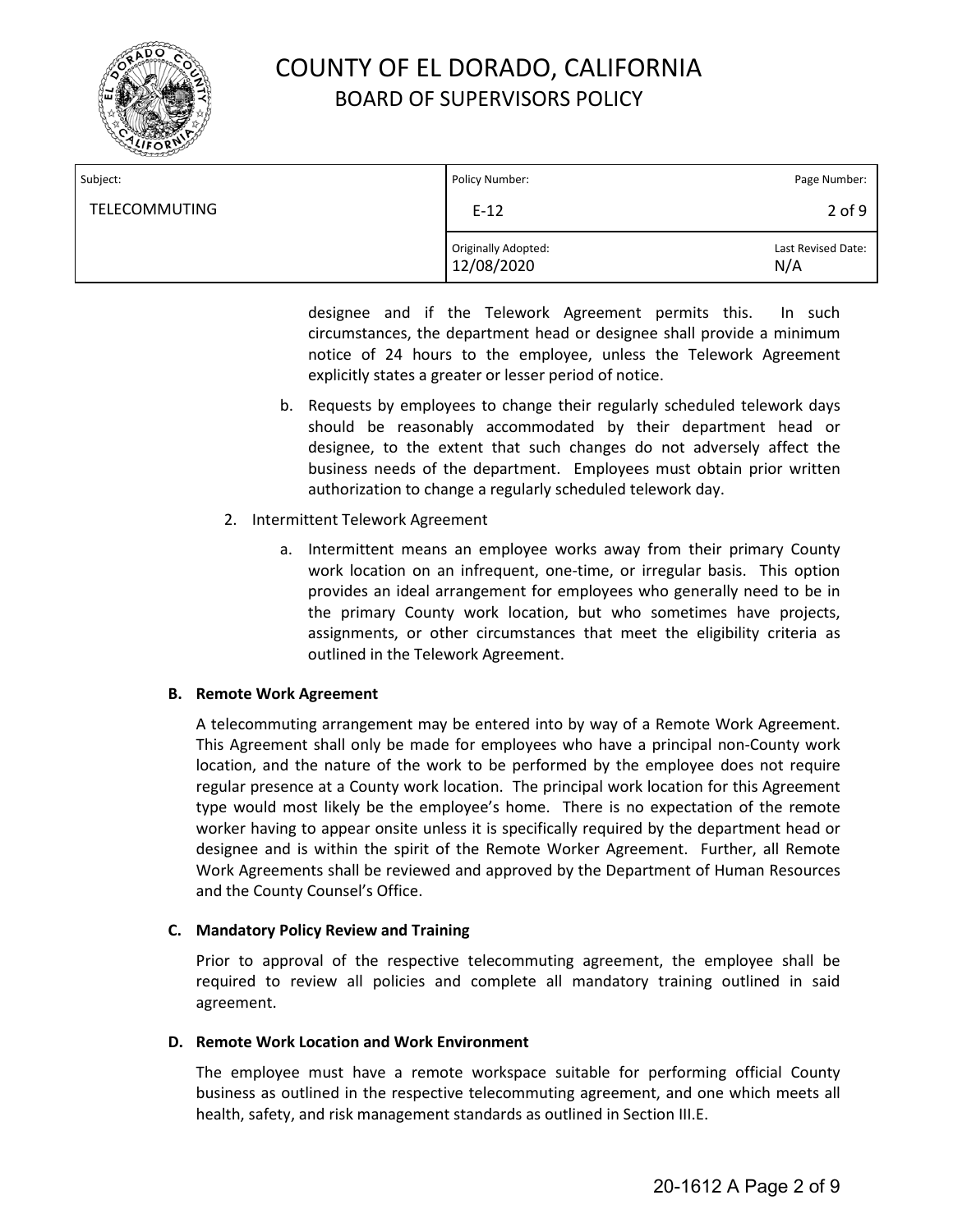

| Subject:             | Policy Number:                    | Page Number:              |
|----------------------|-----------------------------------|---------------------------|
| <b>TELECOMMUTING</b> | $E-12$                            | 3 of 9                    |
|                      | Originally Adopted:<br>12/08/2020 | Last Revised Date:<br>N/A |

### **E. Health, Safety, and Risk Management**

The employee's remote workspace must comply with the requirements outlined in the respective telecommuting agreement. Additionally:

- 1. If an employee has a work-related accident at their remote location during normal work hours and while conducting authorized County business, he/she will be subject to the same County rules and regulations regarding work-related accidents and must report the incident immediately to his/her department head or designee. The County's Department of Human Resources Risk Management Division will investigate work-related accidents reported. Further, in its investigation efforts, and after a 24-hour notice has been provided to the employee, the County reserves the right to perform an onsite inspection during regularly scheduled work hours of the designated remote workspace where the incident occurred.
- 2. Such injuries may be covered by workers' compensation if the injuries arise out of the course of employment (Labor Code section 3600). Existing policies for workers' compensation apply, such as treatment by the County-contracted health provider if the employee does not already have a designated physician name for worker's compensation-covered health services on file with the County, or the need for appropriate paperwork to be completed by the County before visiting the healthcare provider. The County assumes no additional liability for injuries to a telecommuting employee, except as required by existing law. The employee is liable for injuries to 3rd parties who enter the remote workspace.
- 3. All files, records, papers, or other material created while telecommuting are County property. Telecommuting employees and their department head or designee shall identify any confidential, private, or personal information and records to be accessed, and ensure appropriate safeguards are used to protect them, in accordance with the Health Insurance Portability and Accountability Act, the Privacy and Security Rule Policy and Procedures, and any other relevant confidentiality laws, rules, regulations, or policies. A department may require employees to work in private locations when handling confidential or sensitive material. Departments may prohibit employees from printing confidential information in remote workspaces to avoid breaches of confidentiality.
- 4. Employees may not disclose confidential or private files, records, material, or information, and may not allow access to County networks or databases to anyone who is not authorized to have such access.
- 5. The California Public Records Act applies to all County employees, including employees who telecommute. Public records include any writing containing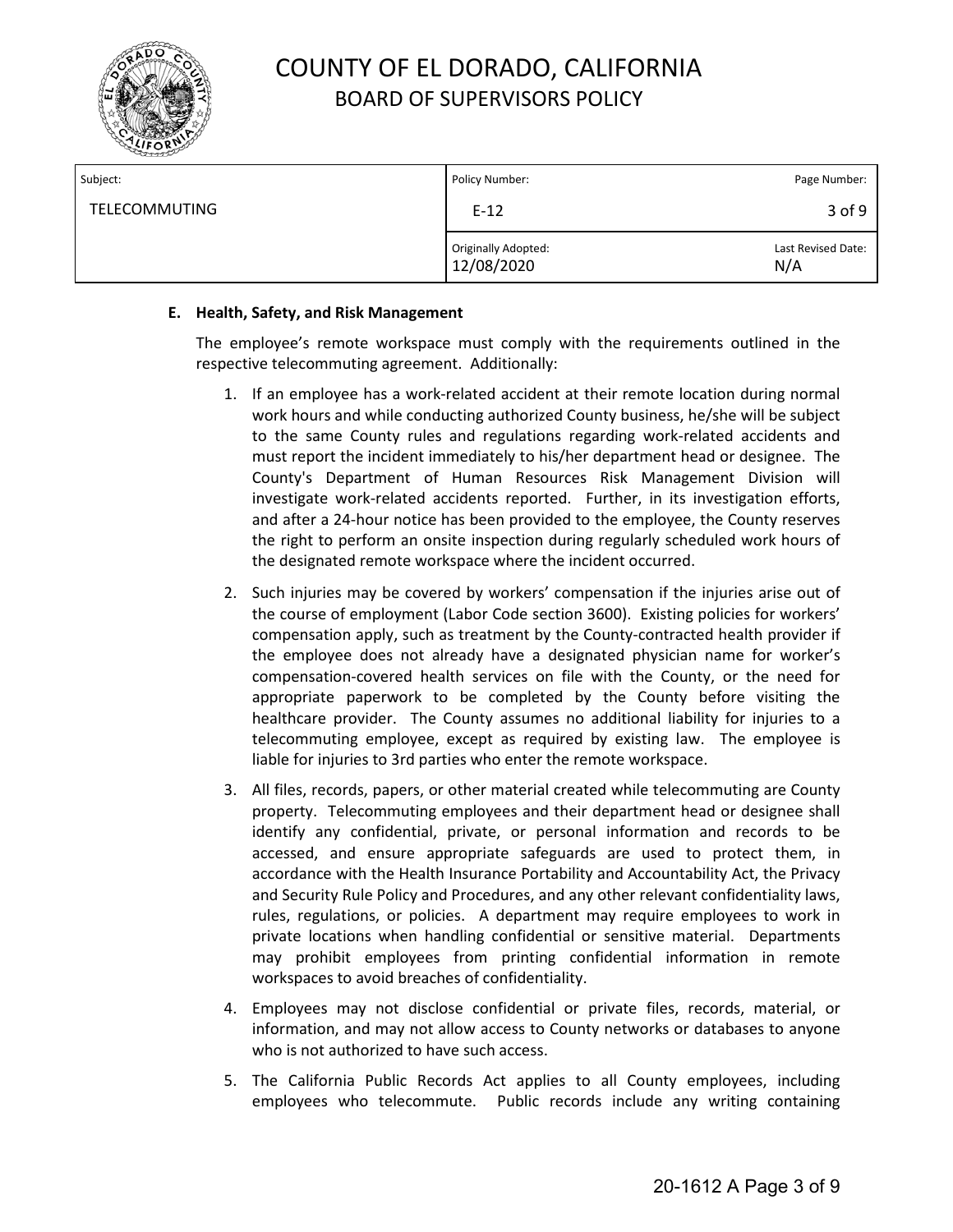

| Subject:             | Policy Number:                    | Page Number:              |
|----------------------|-----------------------------------|---------------------------|
| <b>TELECOMMUTING</b> | $E-12$                            | 4 of 9                    |
|                      | Originally Adopted:<br>12/08/2020 | Last Revised Date:<br>N/A |

information relating to the conduct of the public's business prepared, owned, used, or retained by the County regardless of physical form or characteristic. Public information means the contents of a public record. Upon receipt of an appropriate request, and subject to authorized exemptions, a teleworking employee must permit inspection and examination of any public record or public information in his/her custody, or any segregable portion of a public record, within required time limits. This requirement exists regardless of where the public record is located.

### **F. Operating Costs, Technology, and Equipment/Supplies**

Employees must abide by all technology user requirements as outlined in the telecommuting agreement as well as any telecommuting related policies set forth by the Department of Information Technologies (IT).

- 1. Operating Costs
	- a. Except as expressly stated in this Policy, the County is not required to provide telecommuting employees with technology, equipment, and supplies such as desks, chairs, cell phones, fax machines, copiers, etc., needed to establish a remote workspace and assumes no responsibility for set-up or operating costs at a remote workspace.
	- b. Furnishing and household expenses (e.g., heating, electricity, internet, etc.), are the sole responsibility of the employee.
	- c. Personal equipment for use while telecommuting is not a reimbursable expense.
	- d. Certain operating costs may be deemed eligible for reimbursement in accordance with any applicable state law or at the discretion of the department head or designee on a case-by-case basis.
- 2. Personal Equipment/Supplies/Technology
	- a. While logged into VDI (Virtual Desktop Infrastructure) or VPN (Virtual Private Network), an employee may execute printing to the principal County work location. County IT staff will not provide technical support for any issues related to local (remote) printing.
	- b. The employee is responsible for and required to provide a surge protector for all County issued computer/laptop equipment.
	- c. Use of personal cell phones is subject to the County's Board of Supervisors Policy A-20: Cellular Telephone/Wireless PDAs (Smartphone) Policy.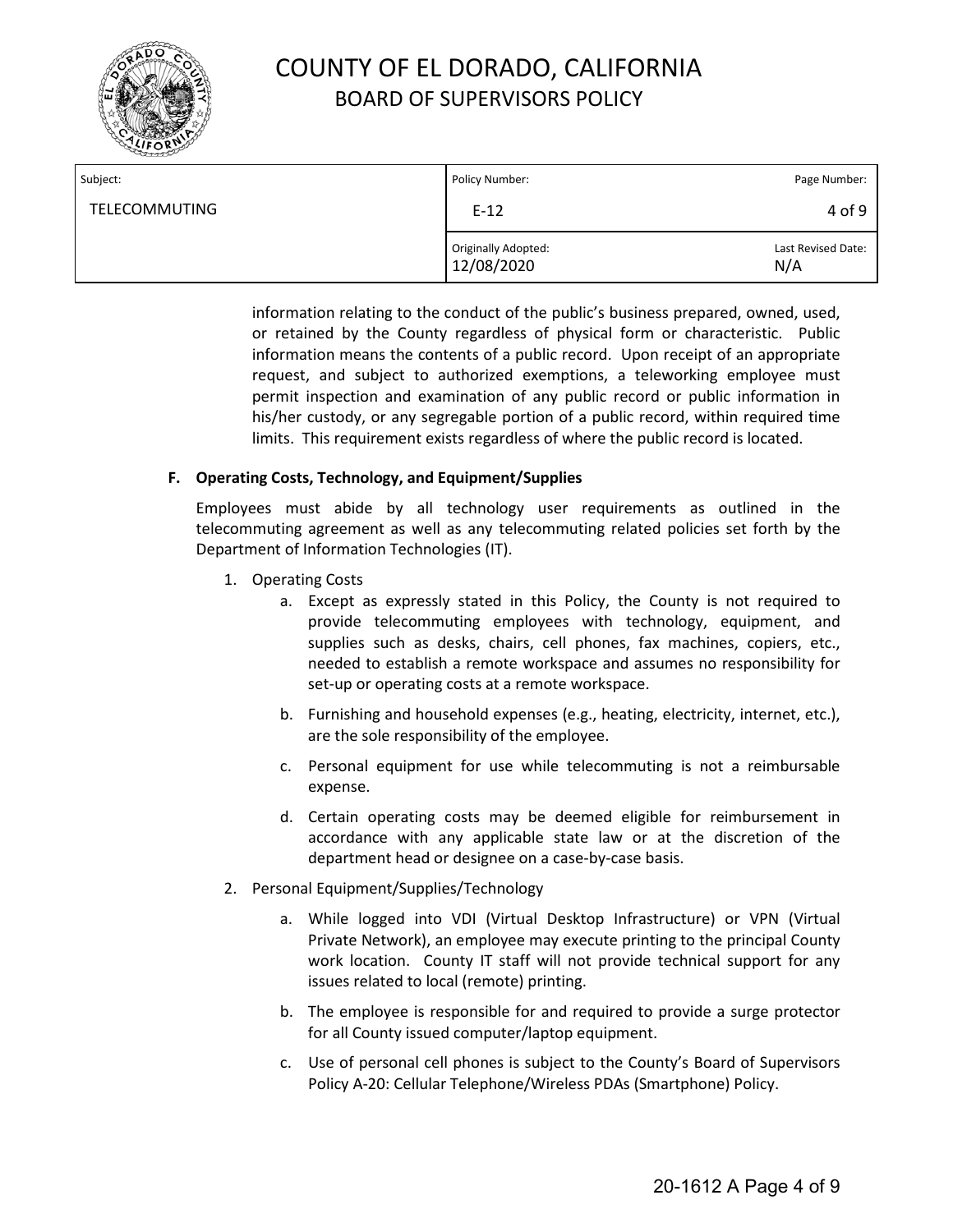

| Subject:             | Policy Number:                    | Page Number:              |
|----------------------|-----------------------------------|---------------------------|
| <b>TELECOMMUTING</b> | $E-12$                            | 5 of 9                    |
|                      | Originally Adopted:<br>12/08/2020 | Last Revised Date:<br>N/A |

- 3. County/Department-Issued Equipment/Supplies/Technology
	- a. The department will issue a mobile device (laptop or tablet) for employees who telecommute. Each mobile device will:
		- Be configured by IT to securely access County resources and VDI or VPN will be installed.
		- Have audio and webcam capabilities.
	- b. A soft phone (which will require the employee's remote location to have the appropriate internet connection) may be provided.
	- c. County IT will provide technical support for all County issued equipment/supplies/technology.
	- d. County issued equipment/supplies/technology shall only be used for County work purposes and only by the employee to which the equipment/supplies/ technology is assigned.
	- e. The employee must immediately return all County-issued equipment/supplies/technology (i) at the conclusion of the telecommuting arrangement, (ii) at the County's request, or (iii) upon separation from County employment.
	- f. The employee must take reasonable steps to protect County equipment, software, and supplies from possible theft, loss, and damage. The employee may be liable for replacement or repair of the equipment, supplies, and/or caused by the employee's gross negligence or intentional conduct in the event of theft, loss, or damage.

### **G. Timekeeping/Reporting Requirements**

- 1. Employees shall enter their daily work time into the County's timekeeping system consistent with department head or designee requirements.
- 2. As required by the department head or designee, employees shall provide any updates, logs, or reports related to telecommuting and/or workload.
- 3. Consistent with the County's Personnel Rules and applicable Memorandum of Understanding (MOU), the use of vacation, compensatory time off, sick leave, or any other type of leave is subject to prior approval and verification by the department head or designee.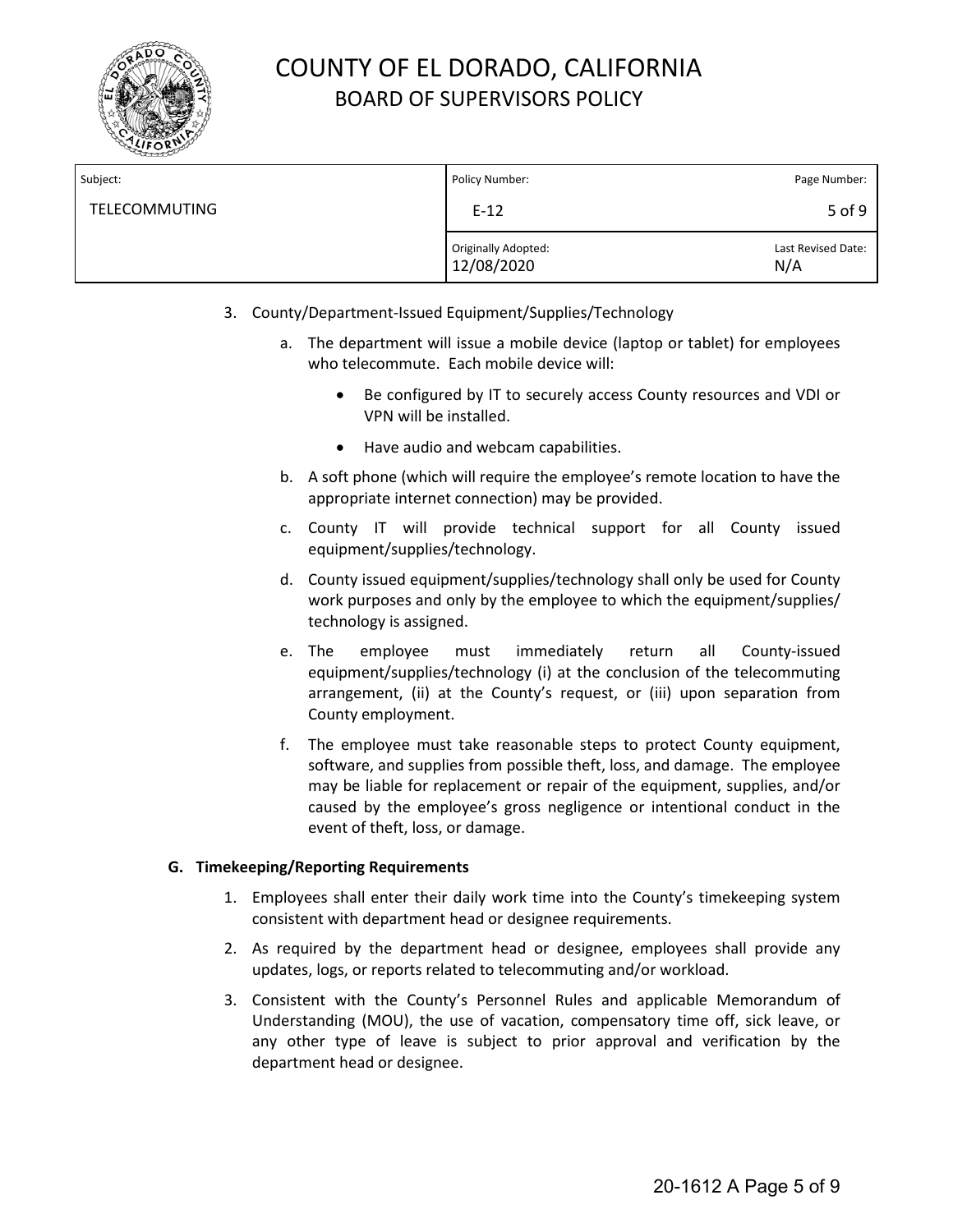

| Subject:             | Policy Number:                    | Page Number:              |
|----------------------|-----------------------------------|---------------------------|
| <b>TELECOMMUTING</b> | $E-12$                            | 6 of 9                    |
|                      | Originally Adopted:<br>12/08/2020 | Last Revised Date:<br>N/A |

#### **H. Travel and Expense Reimbursements**

Travel and business-related expense reimbursements shall be consistent with the County's Board of Supervisors Policy D-2: Travel.

#### **I. Requirements for Successful Telecommuting**

Department heads and designees of employees who telecommute must focus on the quality, quantity, and timeliness of the employee's work product.

- 1. Performance standards and/or employee accountability for quantity and quality of output should normally not change, and definitely not decline, as a result of telecommuting.
- 2. The employee, his/her department head or designee, work teams, subordinates, and co-workers shall discuss and must ensure that they mutually understand what the employee is expected to produce, how that work is to be performed, when it is due, and what resources are necessary for success.
- 3. Frequent communication between the department head or designee and the employee is required to ensure that tasks and performance expectations are clearly defined, which is consistent with an employee working at the County work location.
- 4. The employee must follow guidelines for the proper use of office supplies and develop an understanding with family members that County equipment/office materials are not for personal use.

### **IV. PROCEDURES**

### **A. Telecommuting Requests/Agreements**

- 1. Employees interested in entering into a telework arrangement must submit a Telework Request Form to their department head or designee. If the telework request is approved by the department head or designee, a Telework Agreement must be completed and shall be forwarded to the Department of Human Resources, where it will be placed in the employee's official personnel file.
- 2. A request form is not required for employees who are identified by the department head or designee to serve as a remote worker. However, a Remote Work Agreement must be completed and shall be forwarded to the Department of Human Resources, where it will be placed in the employee's official personnel file.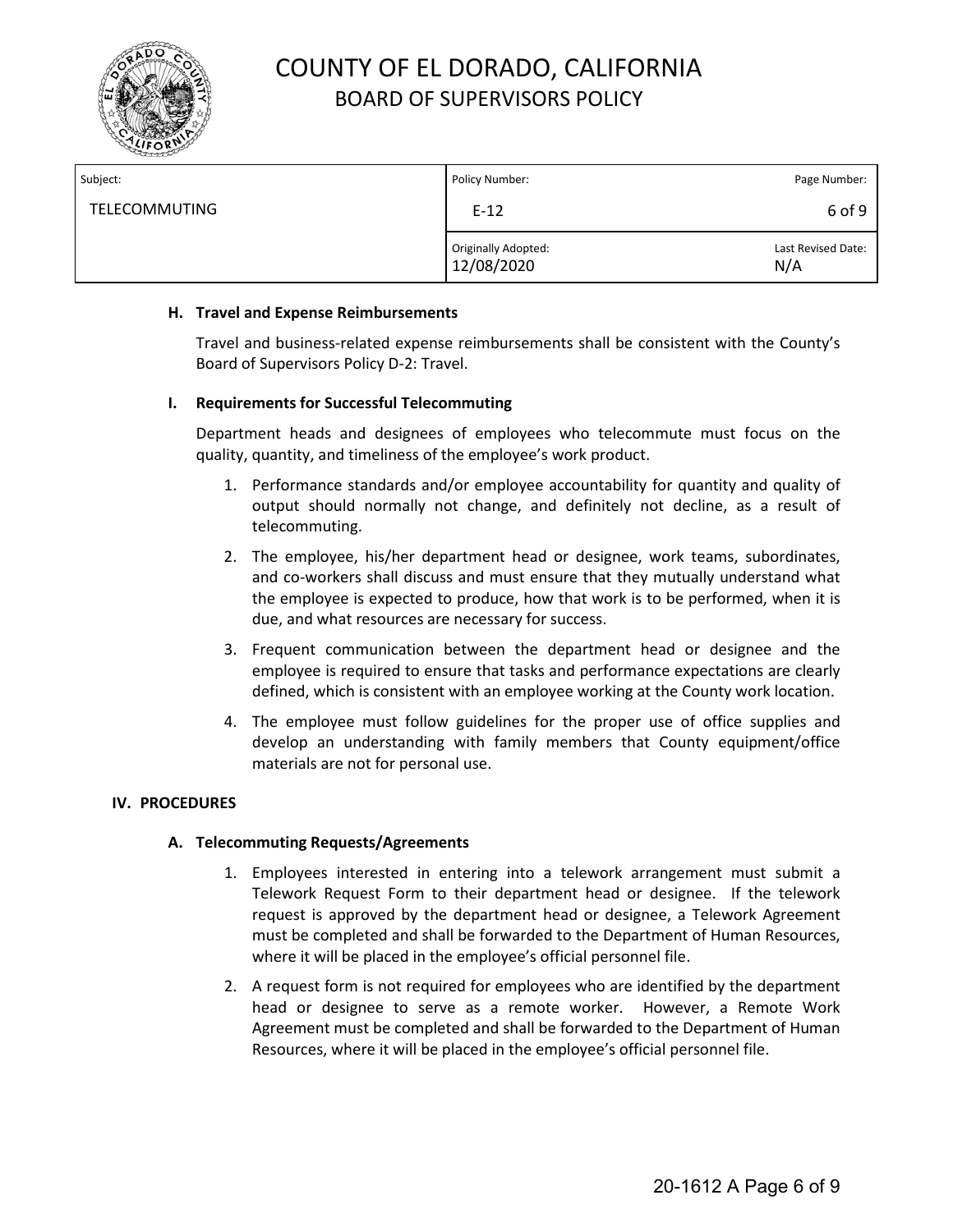

| Subject:             | Policy Number:                    | Page Number:              |
|----------------------|-----------------------------------|---------------------------|
| <b>TELECOMMUTING</b> | $E-12$                            | 7 of 9                    |
|                      | Originally Adopted:<br>12/08/2020 | Last Revised Date:<br>N/A |

- 3. It is the responsibility of the department head or designee to monitor performance and check-in with the telecommuting employees at intervals decided by the department head or designee.
- 4. The performance of the employee and the respective agreement shall be reviewed during the regularly scheduled annual performance review. (It should be noted that prior approval of a Telework Agreement does not guarantee future approval.)
- 5. Assuming a Telework Agreement remains in place, the employee and their department head or designee must review and sign the Telework Agreement on an annual basis and shall be forwarded to the Department of Human Resources, where it will be placed in the employee's official personnel file.
- 6. Should a telework request be denied, it does not prohibit an employee from making a future request.

#### **B. Scheduling and Work Hours**

Scheduling and work hours will be at the discretion of the department head or designee as outlined in the respective MOU.

#### **C. Communication Requirements**

- 1. Each department head or designee will set forth communication requirements for employees to notify their department, division, and co-workers of their telecommuting days/schedule.
- 2. Employees must be available to communicate with those whom he/she normally conducts business (e.g., management, co-workers, customers, vendor contacts, public, etc.) by phone, email, and web/audio conferencing during the telecommuting arrangement, if required, except for during pre-determined and lunch and break periods.
- 3. If the employee encounters constraints that prohibit him/her from continuing the telecommuting arrangement (e.g., required equipment fails, power outage in the telecommuting environment), the employee must report such issues to the department head or designee.
	- a. A teleworker may be directed to report to their principal County work location to continue working. A teleworker or remote worker may ask the department head or designee if alternate work can be performed in order to continue the telecommuting arrangement; the reasonableness of such request is at the discretion of the department head or designee.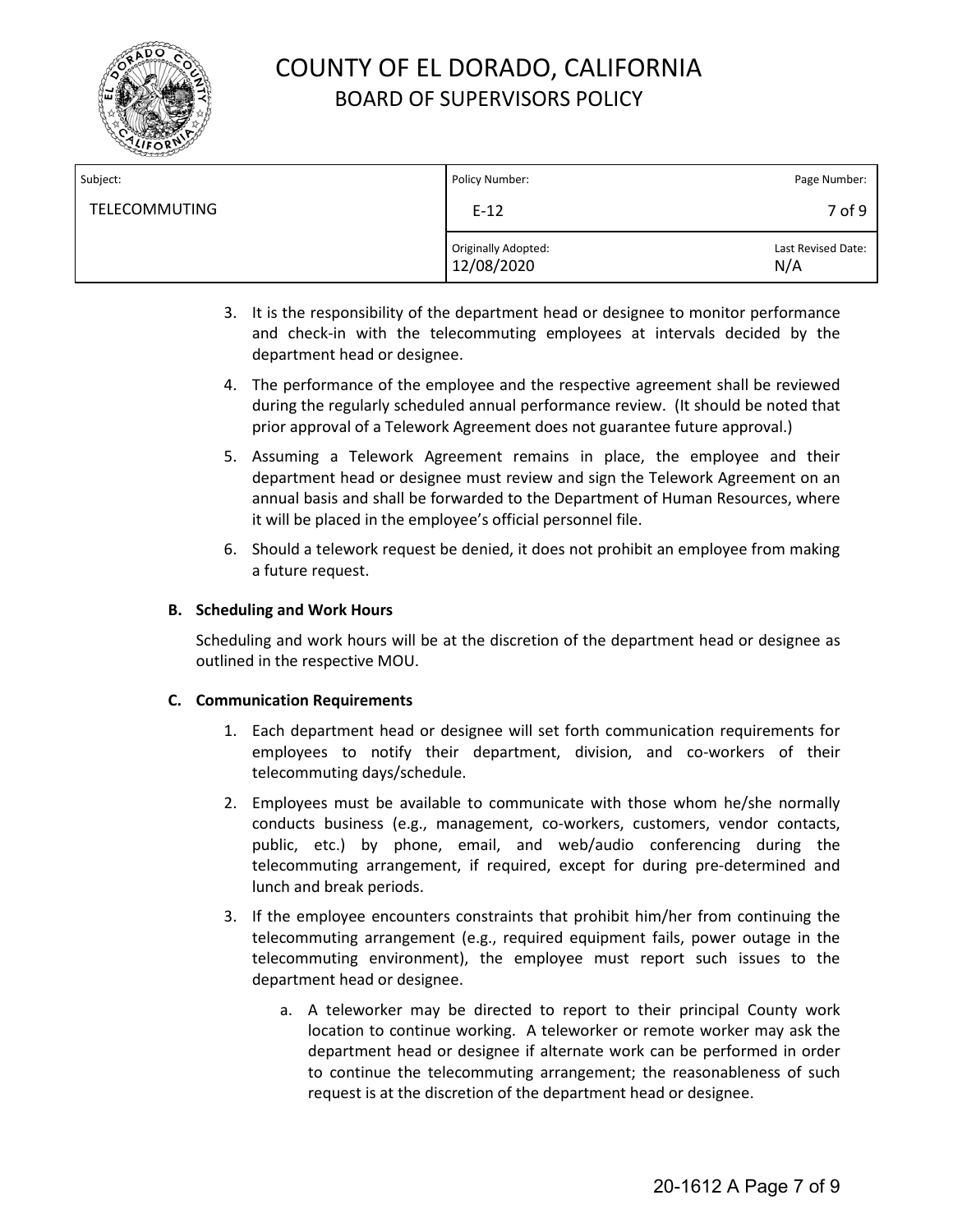

| Subject:             | Policy Number:                    | Page Number:              |
|----------------------|-----------------------------------|---------------------------|
| <b>TELECOMMUTING</b> | $E-12$                            | 8 of 9                    |
|                      | Originally Adopted:<br>12/08/2020 | Last Revised Date:<br>N/A |

b. A teleworker or remote worker may ask the department head or designee for approval to take the remaining time off via vacation or personal leave time banks.

### **D. Evaluation of Telecommuting Policy**

- 1. To analyze and evaluate the effectiveness of this Telecommuting Policy, no less than annually, the Department of Human Resources will collect data from all departments who utilize this Policy via a survey.
- 2. Departments who utilize this Policy shall conduct their own internal evaluation to assess the effectiveness of this Policy. Evaluation measurements may include, but are not limited to, productivity, quality of work, customer service, responsiveness, sick leave use, and availability/flexibility to department needs. A department head or designee may choose to eliminate telecommuting at any time.

### **E. Revocation**

Removal of a Telework Agreement shall not be deemed a punitive action. A Telework Agreement, and its corresponding telecommuting arrangement, can be revoked at any time by a department head or designee if such revocation is deemed by the department head or designee, in his or her sole discretion, to be in the best interest of the department. As such, should a department head or designee need to revoke a Telework Agreement for any reason, notice of the revocation should be provided to the employee in writing and a copy of such must be sent to the Department of Human Resources and placed in the employee's official personnel file.

The terms of relocation and revocation of the Remote Work Agreement will be negotiated by the applicable department head or designee and included in each Remote Work Agreement.

### **V. DEFINITIONS**

### **A. Telecommuting**

Telecommuting is an alternative work mode in which an employee works in a non-County location. Telecommuting is not to be confused with alternative work schedules or flexible schedules.

### **B. Teleworker**

A teleworker is an employee who has entered into a telecommuting arrangement by way of a Telework Agreement. A teleworker is assigned to a principal County work location but is